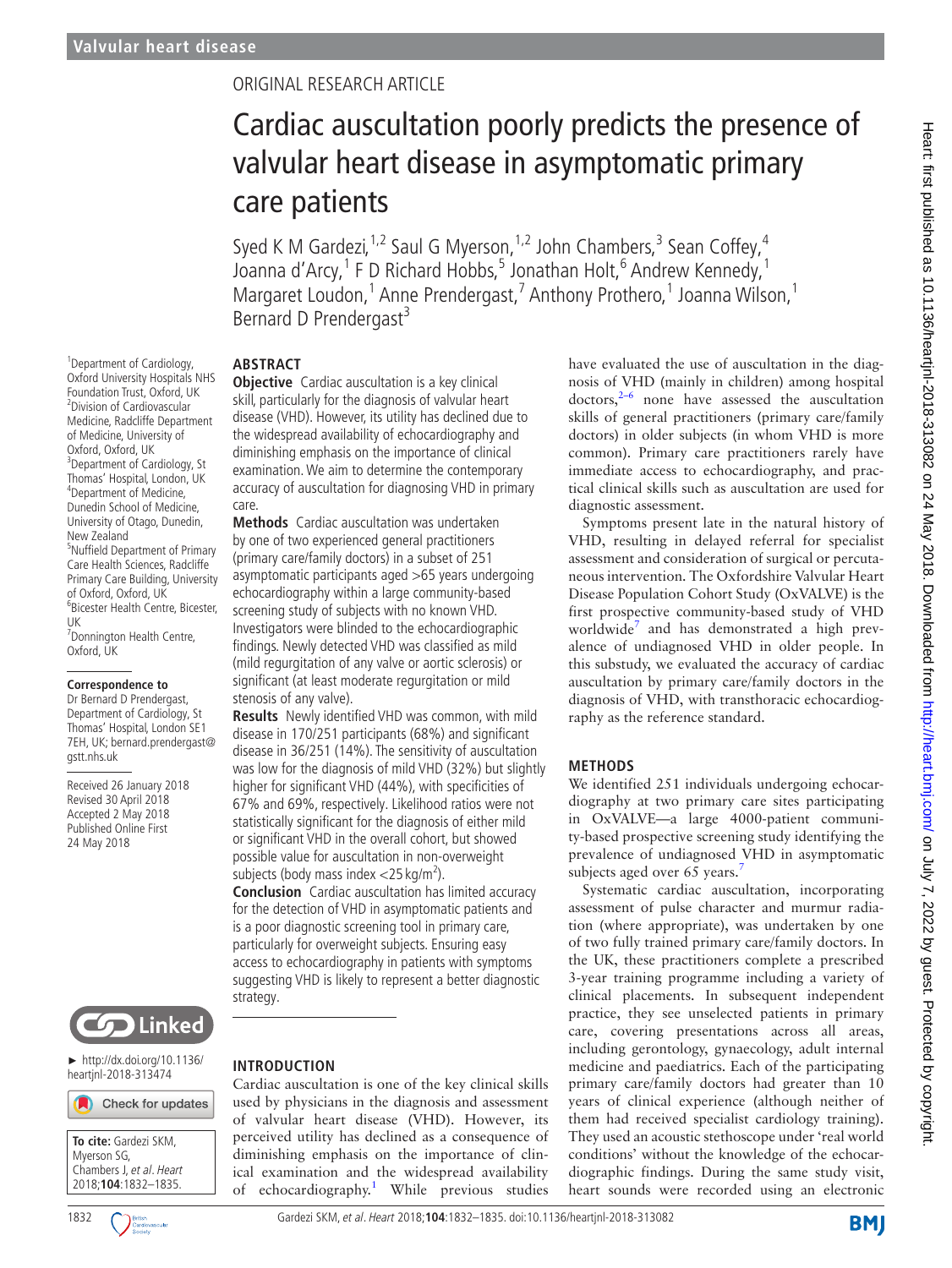stethoscope (3M Littmann Electronic Stethoscope Model 3200), and these sounds were analysed at a later date by two consultant cardiologists (without visual analysis of the waveform or knowledge of the echocardiographic findings).

An investigating physician or sonographer undertook detailed transthoracic echocardiography with a Vivid-Q portable machine (Vingmed-General Electric, Horton, Norway) immediately following auscultation using standard views according to the British Society of Echocardiography guidelines. Valve anatomy, physiology and the severity of VHD were classified according to international guideline criteria. $8-10$  For the purposes of this analysis, VHD was defined as either mild (aortic sclerosis or mild regurgitation of any valve) or significant (at least moderate regurgitation or mild stenosis of any valve).

Standard measures of diagnostic accuracy (sensitivity, specificity, positive and negative predictive values, positive and negative likelihood ratios) were determined using echocardiographic assessment as the reference standard. We performed separate analyses to determine if diagnostic accuracy of auscultation by primary care/family doctors was different in those with or without high body mass index (BMI  $\geq$ 25 kg/m<sup>2</sup>). For the cardiologists,  $2 \times 2$  confusion matrices based on their ratings were combined using means for the purposes of analysis. Statistical analyses were performed using Stata V.14.2 (StataCorp) and R V.3.4.3 (R Foundation for Statistical Computing).

#### **Results**

The mean age of study participants was  $75\pm6$  years  $(51\%$ male). Cardiac murmurs were heard in 82 subjects (80 systolic, 2 diastolic) by the primary care/family doctors with a higher likelihood of detection in women. By comparison, cardiac murmurs were heard in 102 subjects (79 systolic, 23 diastolic) by cardiologists.

Echocardiography demonstrated mild and significant VHD in 170/251 (68%) and 36/251 (14%) participants, respectively. Details concerning the accuracy of VHD diagnosis by auscultation are provided in table 1. Detection of mild VHD by general practitioners was modest overall (sensitivity 32%, specificity 67%) but slightly better for significant VHD (sensitivity 44%, specificity 69%). Conversely, the negative predictive value of cardiac auscultation for the exclusion of significant VHD was reasonable (88%). However, this was similar to the proportion of subjects without significant VHD in the cohort (86%), indicating that auscultation did not aid the separation of those with/ without VHD. This was supported by the positive and negative likelihood ratios which suggested that auscultation had poor diagnostic yield, with no statistically significant likelihood ratios for the prediction of either mild or significant VHD (table 1). Subanalysis according to BMI ([table](#page-2-0) 2) suggested that this yield was particularly low in overweight patients (BMI  $\geq 25 \text{ kg/m}^2$ ),

**Table 1** Accuracy of cardiac auscultation by general practitioners and cardiologists in the diagnosis of VHD, compared with echocardiography as the reference standard (95% CIs in parentheses)

| <b>Significant VHD</b>          |                          |                          |       |                        |
|---------------------------------|--------------------------|--------------------------|-------|------------------------|
| (A) General practitioners       |                          |                          |       |                        |
|                                 | Positive                 | Negative                 | Total |                        |
| Murmur present                  | 16                       | 66                       | 82    | PPV: 20% (12% to 30%)  |
| Murmur absent                   | 20                       | 149                      | 169   | NPV: 88% (82% to 93%)  |
| Total                           | 36                       | 215                      | 251   | Prev: 14% (10% to 19%) |
|                                 | Sens: 44% (28% to 62%)   | Spec: 69% (63% to 75%)   |       |                        |
|                                 | LR+: 1.45 (0.95 to 2.20) | LR-: 0.80 (0.59 to 1.09) |       |                        |
| (B) Cardiologists (mean rating) |                          |                          |       |                        |
|                                 | Positive                 | Negative                 | Total |                        |
| Murmur present                  | 11                       | 40                       | 51    | PPV: 22% (11% to 35%)  |
| Murmur absent                   | 25                       | 175                      | 200   | NPV: 88% (82% to 92%)  |
| Total                           | 36                       | 215                      | 251   | Prev: 14% (10% to 19%) |
|                                 | Sens: 31% (16% to 48%)   | Spec: 81% (76% to 86%)   |       |                        |
|                                 | LR+: 1.64 (0.93 to 2.89) | LR-: 0.85 (0.68 to 1.07) |       |                        |
| <b>Mild VHD</b>                 |                          |                          |       |                        |
| (C) General practitioners       |                          |                          |       |                        |
|                                 | Positive                 | Negative                 | Total |                        |
| Murmur present                  | 55                       | 27                       | 82    | PPV: 67% (56% to 77%)  |
| Murmur absent                   | 115                      | 54                       | 169   | NPV: 32% (25% to 40%)  |
| Total                           | 170                      | 81                       | 251   | Prev: 68% (62% to 73%) |
|                                 | Sens: 32% (25% to 40%)   | Spec: 67% (55% to 77%)   |       |                        |
|                                 | LR+: 0.97 (0.67 to 1.41) | LR-: 1.01 (0.84 to 1.22) |       |                        |
| (D) Cardiologists (mean rating) |                          |                          |       |                        |
|                                 | Positive                 | Negative                 | Total |                        |
| Murmur present                  | 37                       | 14                       | 51    | PPV: 73% (58% to 84%)  |
| Murmur absent                   | 133                      | 67                       | 200   | NPV: 34% (27% to 40%)  |
| Total                           | 170                      | 81                       | 251   | Prev: 68% (62% to 73%) |
|                                 | Sens: 22% (16% to 29%)   | Spec: 83% (73% to 90%)   |       |                        |
|                                 | LR+: 1.26 (0.72 to 2.19) | LR-: 0.95 (0.83 to 1.07) |       |                        |

LR+, positive likelihood ratio; LR−, negative likelihood ratio; NPV, negative predictive value; PPV, positive predictive value; Prev, prevalence; Sens, sensitivity; Spec, specificity; VHD, valvular heart disease.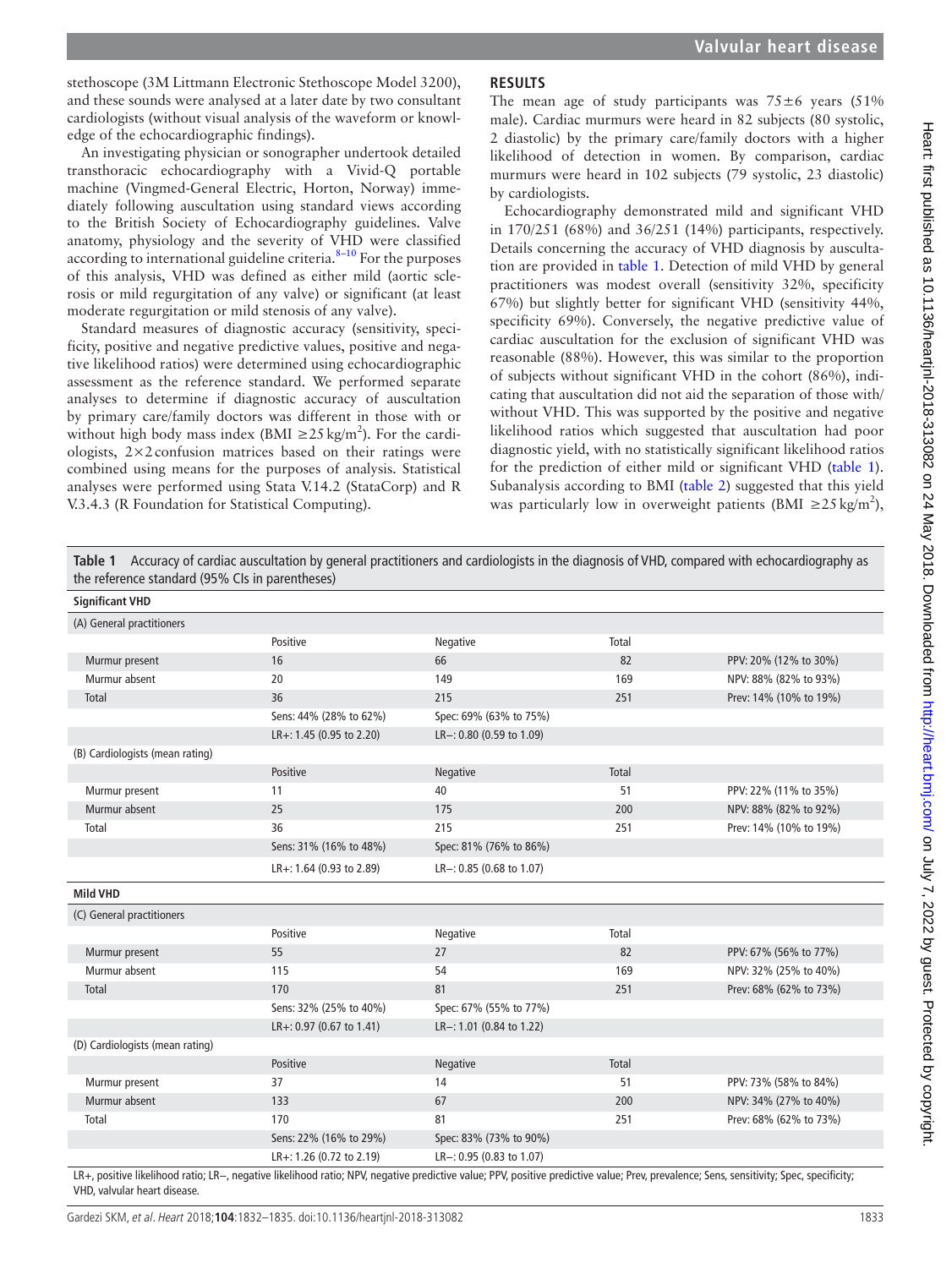<span id="page-2-0"></span>**Table 2** Comparison of diagnostic accuracy of auscultation by general practitioners for the prediction of significant valvular heart disease (VHD), according to body mass index (BMI) above and below the upper limit of 'healthy weight' as defined by the World Health Organization (25 kg/m<sup>2</sup>)

|                              |                           |                                 | <b>P</b> values for<br>difference |
|------------------------------|---------------------------|---------------------------------|-----------------------------------|
|                              | BMI <25 kg/m <sup>2</sup> | BMI $\geq$ 25 kg/m <sup>2</sup> | between groups                    |
| $\mathsf{n}$                 | 86                        | 165                             |                                   |
| Significant VHD              | 21 (24%)                  | 15 (9%)                         | 0.002                             |
| Sensitivity                  | 57% (34%-78%)             | 27% (8%-55%)                    | 0.40                              |
| Specificity                  | 71% (58%-81%)             | 69% (61%-76%)                   | 0.99                              |
| Positive predictive<br>value | 39% (22%-58%)             | $8\%$ (2%-19%)                  | 0.01                              |
| Negative predictive<br>value | 84% (71%-92%)             | 90% (83%-95%)                   | 0.84                              |
| Positive likelihood<br>ratio | $1.95(1.15 - 3.32)$       | $0.85(0.36 - 2.04)$             | 0.11                              |
| Negative likelihood<br>ratio | $0.61(0.36 - 1.02)$       | $1.07(0.77 - 1.48)$             | 0.07                              |

P values are for the differences between groups (BMI <25 vs ≥25) and are based on  $\chi^2$  test, with the exception of Cochran's Q test for likelihood ratios.

although lower numbers in the subgroups precluded many statistically significant differences between these groups, and caution is required in interpreting subgroup analyses.

The assessment of recorded heart sounds by cardiologists was less sensitive but more specific for the detection of both mild (sensitivity 22%, specificity 83%) and significant (sensitivity 31%, specificity 81%) VHD. Similar to the primary care/family doctors, the negative predictive value of auscultation was high (88%). However, the cardiologists' analysis of recorded heart sounds showed no statistically significant likelihood ratios for the overall prediction of VHD (table 1).

#### **Discussion**

#### **Summary of findings**

In this study, among 251 asymptomatic elderly subjects, the prevalence of newly diagnosed mild and significant VHD detected using echocardiography was 68% and 14%, respectively. Cardiac auscultation (blinded to the echocardiographic findings) demonstrated only modest sensitivity for the detection of VHD. Furthermore, both negative and positive likelihood ratios were close to unity, suggesting that auscultation did not provide useful discriminative information for the diagnosis of VHD in an asymptomatic elderly population. However, diagnostic accuracy is likely to be improved in those presenting with symptoms suggestive of VHD (which has not been examined in this study). Sub-group analysis has also suggested that clinical screening without the need for echocardiography may have greater utility in non-overweight subjects, but it may not hold in overweight subjects (BMI  $>$  25 kg/m<sup>2</sup>) where our data suggest that auscultation is less accurate.

#### **Comparison with existing literature**

Other studies indicate that the widespread availability of echocardiography has led to a decline in cardiac auscultation skills (and, by inference the ability to diagnose VHD) among medical students and postgraduate trainees across a wide range of medical specialties, including cardiology, paediatrics, internal medicine and family practice.<sup>11-13</sup> Indeed, auscultation is frequently omitted from routine examination by primary care

practitioners, even in the presence of cardiac symptoms[.14](#page-3-5) Proficiency in cardiac auscultation is low in the USA, Canada and England<sup>15</sup> and in one report, almost 20% of patients with severe aortic stenosis have been missed during cardiovascular examina-tion by a cardiologist.<sup>[16](#page-3-7)</sup> Consistent with our findings, cardiac auscultation in one hospital-based study demonstrated sensitivities of 0%–37%and specificities of 85%–100% in the assessment of 294 patients with mainly regurgitant murmurs, using echocar-diography as the reference standard.<sup>[3](#page-3-8)</sup>

Earlier diagnosis of VHD is an important clinical goal to facilitate assessment in a specialist valve clinic, education concerning key symptoms and the prevention of infective endocarditis, and timely referral for surgery or percutaneous intervention.<sup>[17](#page-3-9)</sup> There are limited previous data concerning the accuracy of physical examination in subjects with asymptomatic  $VHD<sup>2</sup>$  $VHD<sup>2</sup>$  $VHD<sup>2</sup>$  and echocardiographic population screening has a low yield for the detection of VHD in younger subjects,<sup>[18 19](#page-3-10)</sup> except in areas where childhood rheumatic heart disease remains highly prevalent.<sup>5 6</sup> Even in a large study of over 2000 patients undergoing open access echocardiography, only 127 (18%) of 706 with a murmur had significant VHD.<sup>2</sup>

#### **Strengths and limitations**

The purpose of this study was to provide a real-world analysis of auscultation performed in an outpatient setting by primary care/ family doctors without specialist training in cardiology using echocardiography as the reference standard. Direct comparison of the accuracy of conventional cardiac auscultation by general practitioners and cardiologists in the same patients was not possible for logistical reasons. A resulting significant limitation of our indirect comparison was that the primary care/family doctors undertook conventional auscultation using an acoustic stethoscope while the cardiologists accessed recorded heart sounds of better fidelity from the same patients but without access to other clinical features. Furthermore, measures of the predictive accuracy of any diagnostic test are dependent on the prevalence of the disease, and significant VHD was present in only 14% of our study cohort.

#### **Implications for research and/or practice**

Our findings demonstrate that cardiac auscultation has only modest sensitivity for the detection of VHD in an asymptomatic population, and the low negative likelihood ratio suggests

### **Key messages**

#### **What is already known on this subject?**

► Cardiac auscultation is widely taught, and it is believed to have some diagnostic accuracy for valvular heart disease (VHD) in symptomatic patients, but the ability to diagnose VHD in asymptomatic subjects is unclear.

#### **What might this study add?**

 $\blacktriangleright$  Cardiac auscultation has limited accuracy for the detection of VHD in unselected asymptomatic patients and is a poor diagnostic screening tool in primary care, particularly for overweight subjects.

#### **How might this impact on clinical practice?**

► Echocardiography is likely to represent a better diagnostic strategy in patients with symptoms suggesting VHD or for VHD screening in general practice.